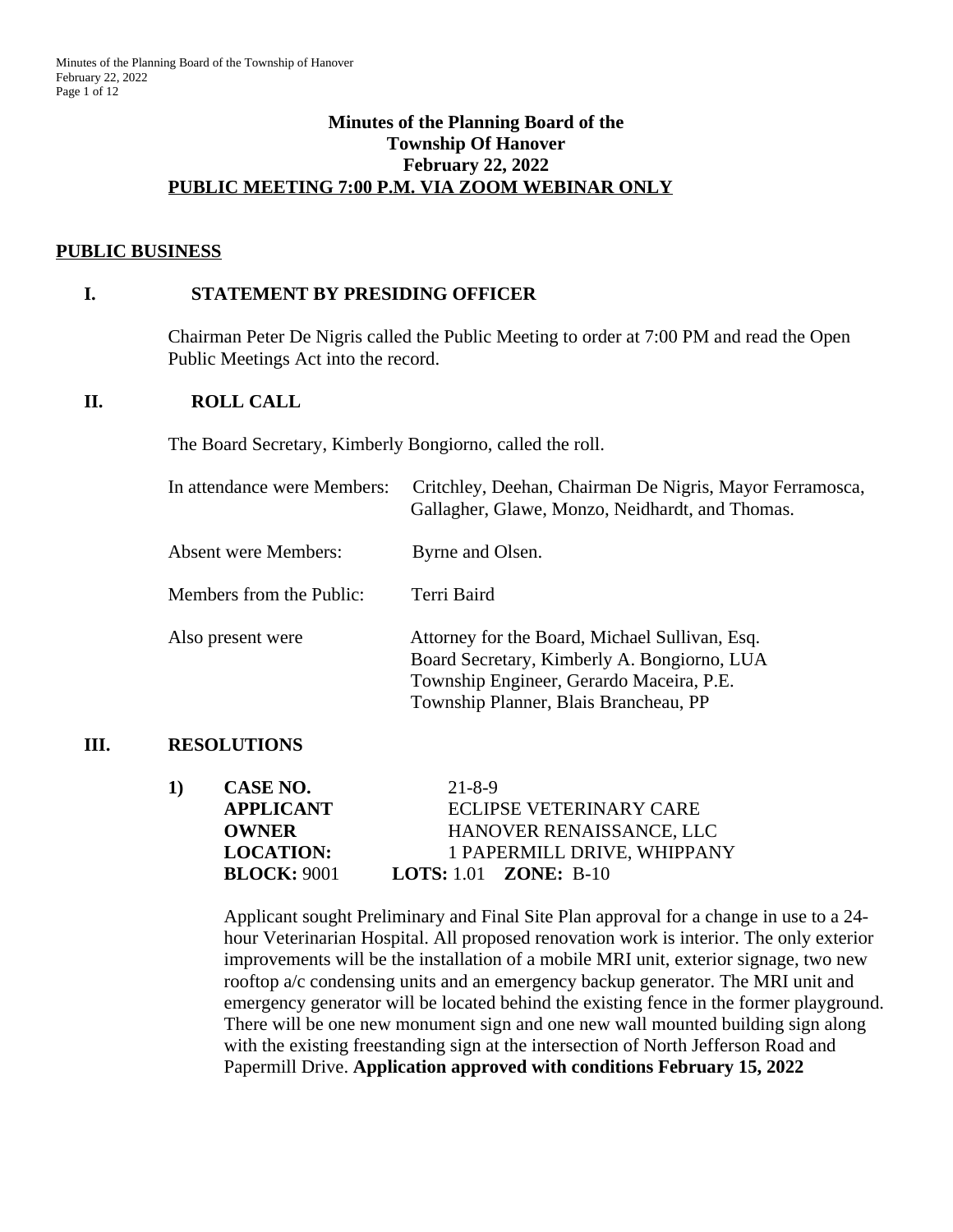There were no questions, comments or corrections offered by Board Members.

A motion to approve the resolution as written was moved by Member Glawe and seconded by member Deehan.

Members Deehan, Monzo, Glawe, Neidhardt, Critchley, Gallagher, Mayor Ferramosca and Chairman De Nigris voted in favor of approving the resolution as written.

| 2) | CASE NO.           | $19 - 8 - 12 - R1$                   |  |
|----|--------------------|--------------------------------------|--|
|    | <b>APPLICANT</b>   | PERFORMANCE FORD OF EAST HANOVER LLC |  |
|    | <b>OWNER</b>       | NORMEL REALTY                        |  |
|    | <b>LOCATION:</b>   | 70 ROUTE 10 WEST, WHIPPANY           |  |
|    | <b>BLOCK:</b> 6601 | <b>LOT(S):</b> $6$<br>$ZONE: B-10$   |  |

Applicant sought Amended Approval and "C" Variance for minor revisions to the floor plan and exterior elevations. The applicant now proposes to eliminate the "dealer prep area" and replace it with sales floor area. In addition, the applicant proposes revisions to the façade treatment and building sign location. **Application approved with conditions February 15, 2022**

This resolution is being deferred to a later date

**IV. MINUTES FEBRUARY** 15, 2022

The Minutes from February 15, 2022, are being deferred to a later date.

# **V. PUBLIC HEARINGS**

**1) CASE NO.** 21-8-8 **APPLICANT/OWNER** EXETER 55 SOUTH JEFFERSON, LLC **LOCATION:** 55 SOUTH JEFFERSON ROAD, WHIPPANY **BLOCK:** 3901 **LOT(S):** 3 **ZONE:** I

Applicant is seeking Preliminary and Final Site Plan and "C" Variance relief in order to install a fence around the outdoor storage area, construction of a new handicap accessible ramp and building entrance in connection with the existing building. Applicant is also requesting a design waiver to continue to all ow the use of the existing eighteen parking spaces instead of the fifty-five parking spaces that are required by ordinance.

Copies of the filed application forms and supporting documents submitted by the applicant can be reviewed at the following link: <https://archerlaw.sharefile.com/d-se0b39a011d8a414bbb8e480118ac4283>

*Board Action Date – MAY 6, 2022*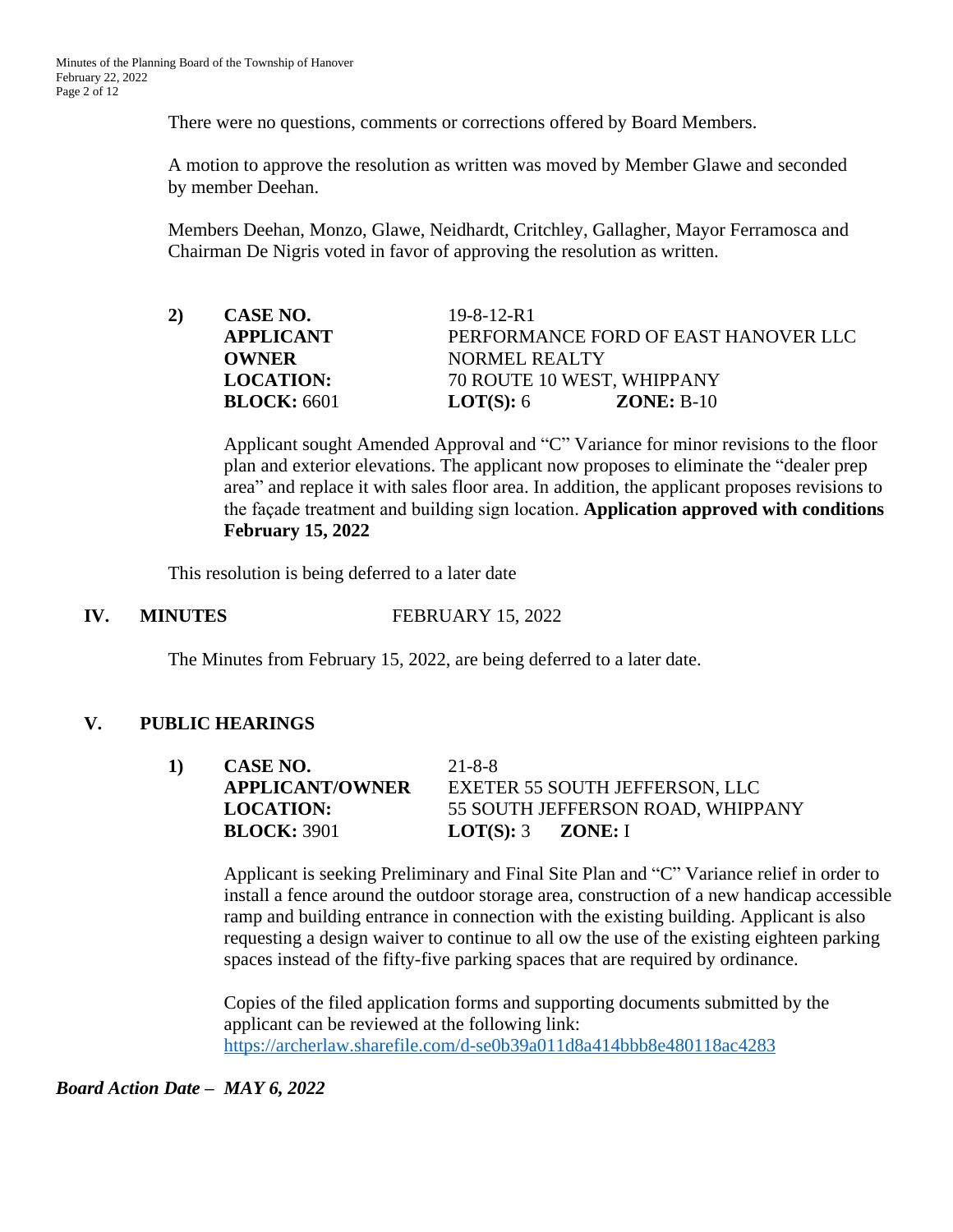# **Clint Allen, Esq. – Attorney for the Applicant**

- Introduced the witnesses for the night.
- Gave a brief introduction explaining the location of the property, what they are proposing and the variances they are seeking.

Thomas Allman – Director of Construction and Development was sworn in by the Attorney for the Board, Michael Sullivan, Esq.

The Township Engineer, Gerardo Maceira, P.E., and the Township Planner, Blais Brancheau, PP were sworn in by the Attorney for the Board, Michael Sullivan.

# **Thomas Allman – Director of Construction and Development**

- 78 Sharon Drive, Richboro, Pennsylvania
- We are based outside of Philadelphia, we buy and renovate buildings, we bought this one from Pennzoil Quacker State Company back in July 2021, since then we have worked with Gary to get an agreement to lease the space.

Open to the Public for questions

After hearing none, after seeing none

Closed to the Public

Gary Cancro – Represents the perspective tenant and was sworn in by the Attorney for the Board, Michael Sullivan.

# **Gary Cancro – Represents the perspective tenant**

- 582 Parker Avenue, Brick, New Jersey.
- **-** My title is Business Development in Northern New Jersey and the New York region for Universal Supply Company, LLC, I have been in the industry for over forty years.
- We are a warehouse distribution center, we sell roofing products, siding products and accessories that go with it.
- We sell to large contractors, wholesale distributions.
- We use transit vans to get the product out to customers.
- The kind of equipment on site are three types of vehicles, boom trucks, straight trucks, and a tractor trailer.
- There is a maximum of ten to twelve employees on site.
- Monday through Fridays we operate from six am to six pm, on Saturdays we have extended hours. We close in the winter usually after thanksgiving and we open from the Mid-February to the end of February those hours are seven to twelve, no Sunday operations.
- Stated which materials will be stored outside.
- Addressed Chairman De Nigris question regarding where the heavy equipment will be moving.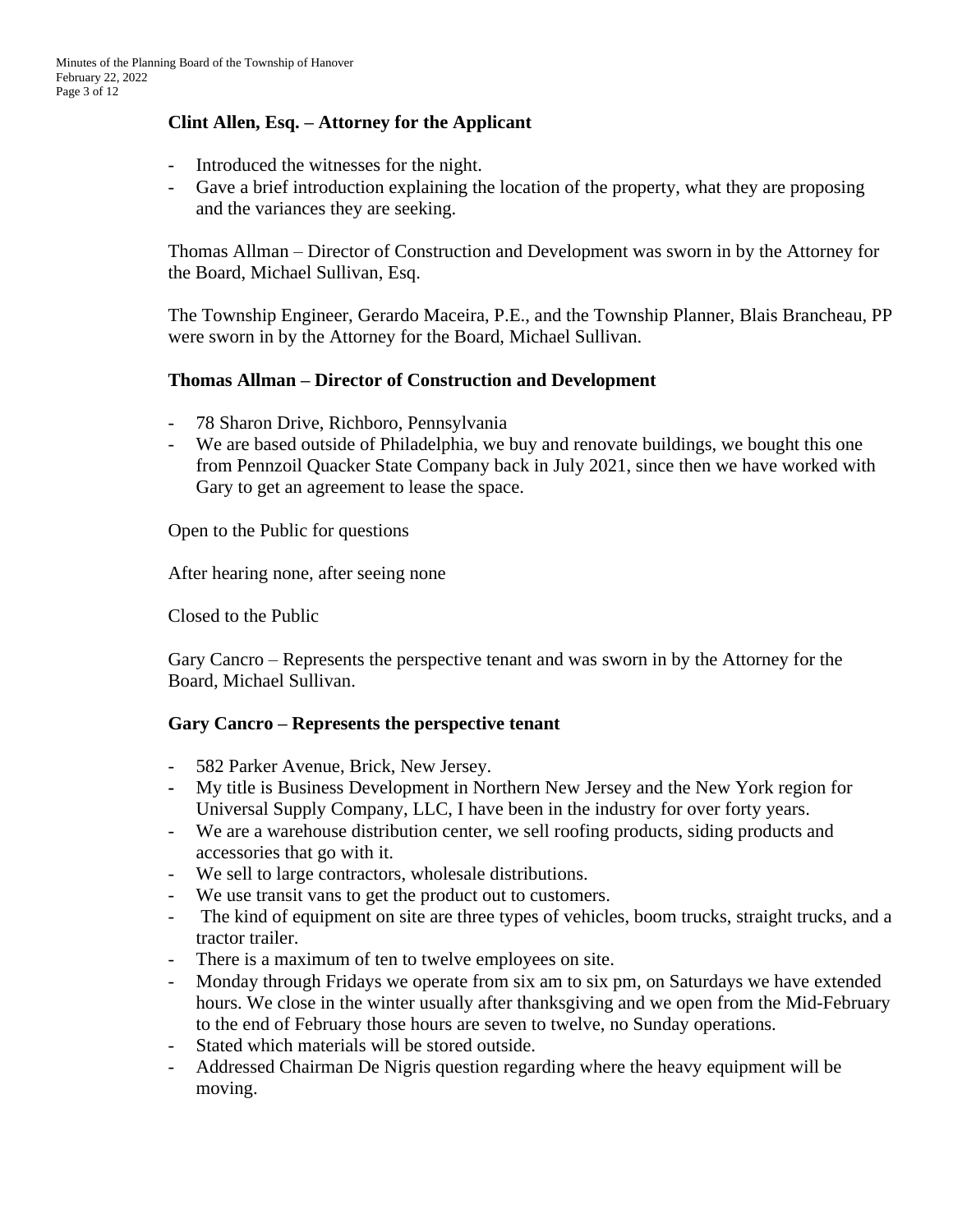- Addressed Mr. Critchley's question regarding the retail walk up business.
- Addressed Mayor Ferramosca's question regarding the outdoor storage visibility from Jefferson Road.
- Addressed Mr. Neidhardt's question regarding the storage of material outside of the building versus inside of the building.
- Addressed Mr. Thomas's question regarding the location for the outdoor storage.
- Addressed Mr. Sullivan's question regarding the extended hours and stated it is weather permitting from six am to noon.

Open to the Public for questions

# **Terry Baird**

- What is the number of wholesale buyers or contractors that you will have in the building at any given time?

### **Gary Cancro – Represents the perspective tenant**

I would say no more than two or three at any given time and further elaborated on it.

Closed to the Public

Mark Janiszewski – Professional Engineer for the Applicant was sworn in by the Attorney for the Board, Michael Sullivan.

# **Mark Janiszewski – Professional Engineer for the Applicant**

- One thousand Waterview Drive, Hamilton, New Jersey.
- Gave his professional and educational background.
- All his licensing is current and in good standing.
- Accepted by the Board.

# **Exhibit A-1**

- The address is 55 South Jefferson Road, titled "Aerial Exhibit" dated February 02, 2022.
- The property is outlined in red.

**Exhibit A-2** – Was not entered into the record

# **Exhibit A-3**

-

- Site Plan, sheet 3 of 6 titled the "Dimension Plan" it shows our proposed improvements.
- At the rear of the property there is a gravel area that is where we are proposing to store our outdoor materials and further explained where the fencing will be placed, and they type of fencing that is being proposed.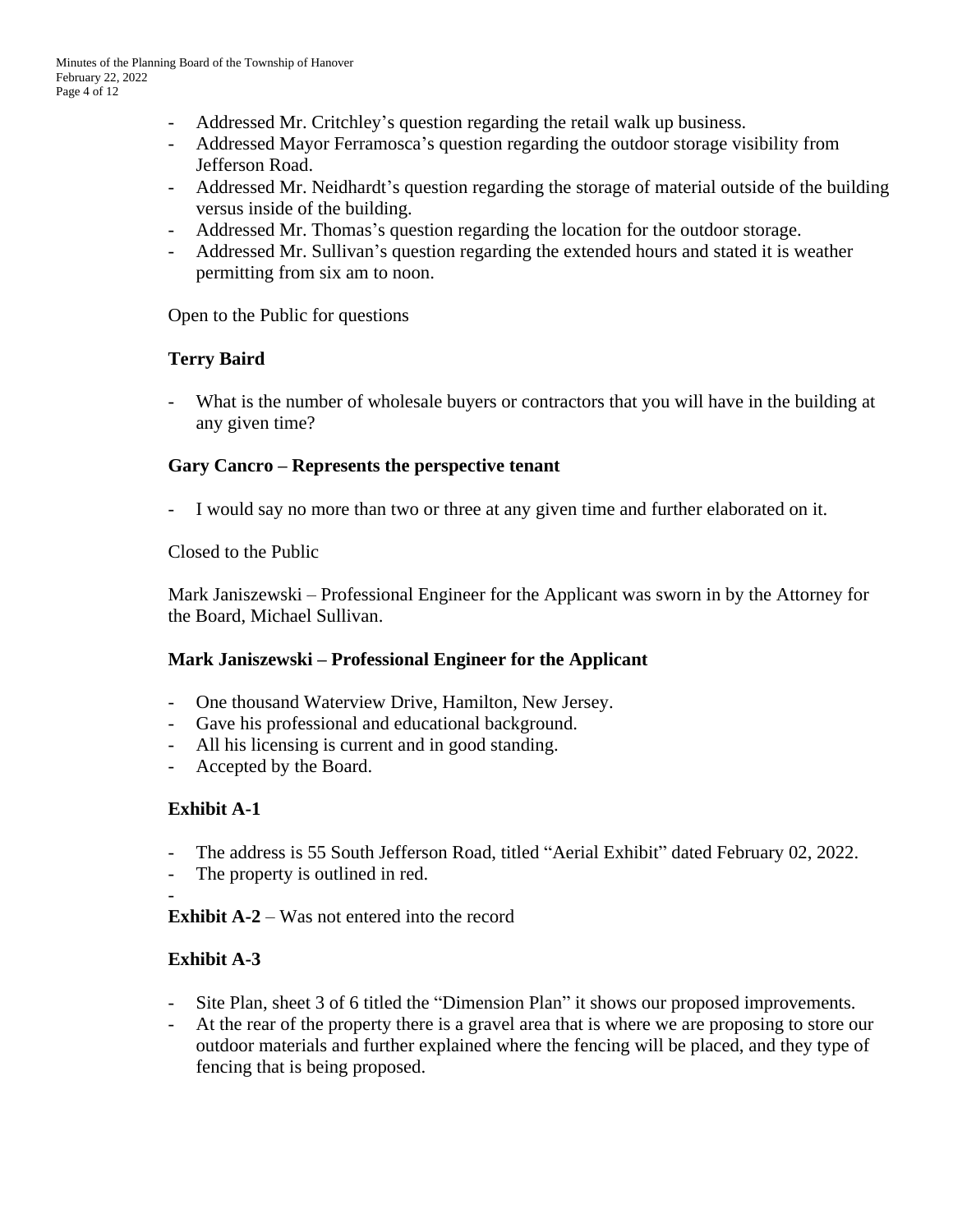- The parking is in the norther portion of the building and further elaborated on it, also explaining the reduction of parking spaces.
- Indicated the location and fencing for the proposed additional dumpster.
- Went over the lighting.
- Addressed Chairman De Nigris question regarding the availability to add additional parking should the need arise.
- Addressed Member Neidhardt's question regarding the current lighting being shield and the willingness to do that if required.
- Addressed Mr. Brancheau's question regarding the location of the loading bays on the northern side of the building and the movement of the truck to get in and out of the loading bays.
- Addressed Mr. Brancheau's question regarding what is preventing the carboard box dumpster from being moved.

### **Gary Cancro – Represents the perspective tenant**

- Addressed Mr. Brancheau's question regarding the bay area, /door on the south side of the building and the reasons for being enclosed.

### **The Township Planner, Blais Brancheau**

Gave his reasons for requesting a future reserved parking plan

### **Mark Janiszewski – Professional Engineer for the Applicant**

- We can provide that plan and further elaborated on it.

### **Attorney for the Board, Michael Sullivan, Esq**

- Blais, are you looking for a future reserve parking plan that has a minimum number of parking spaces so that at least we have some parameters?

### **The Township Planner, Blais Brancheau**

Addressed Mr. Sullivan's question.

### **Attorney for the Board, Michael Sullivan, Esq**

- The question for the engineer is, do you believe you can provide a 'Reserved Future Parking' Plan' that would add an additional thirty-seven parking spaces that would bring you up to the required "55" spaces?
- We need to quantify this; this is what I am concerned about.

# **Mark Janiszewski – Professional Engineer for the Applicant**

- Addressed Mr. Sullivan's question.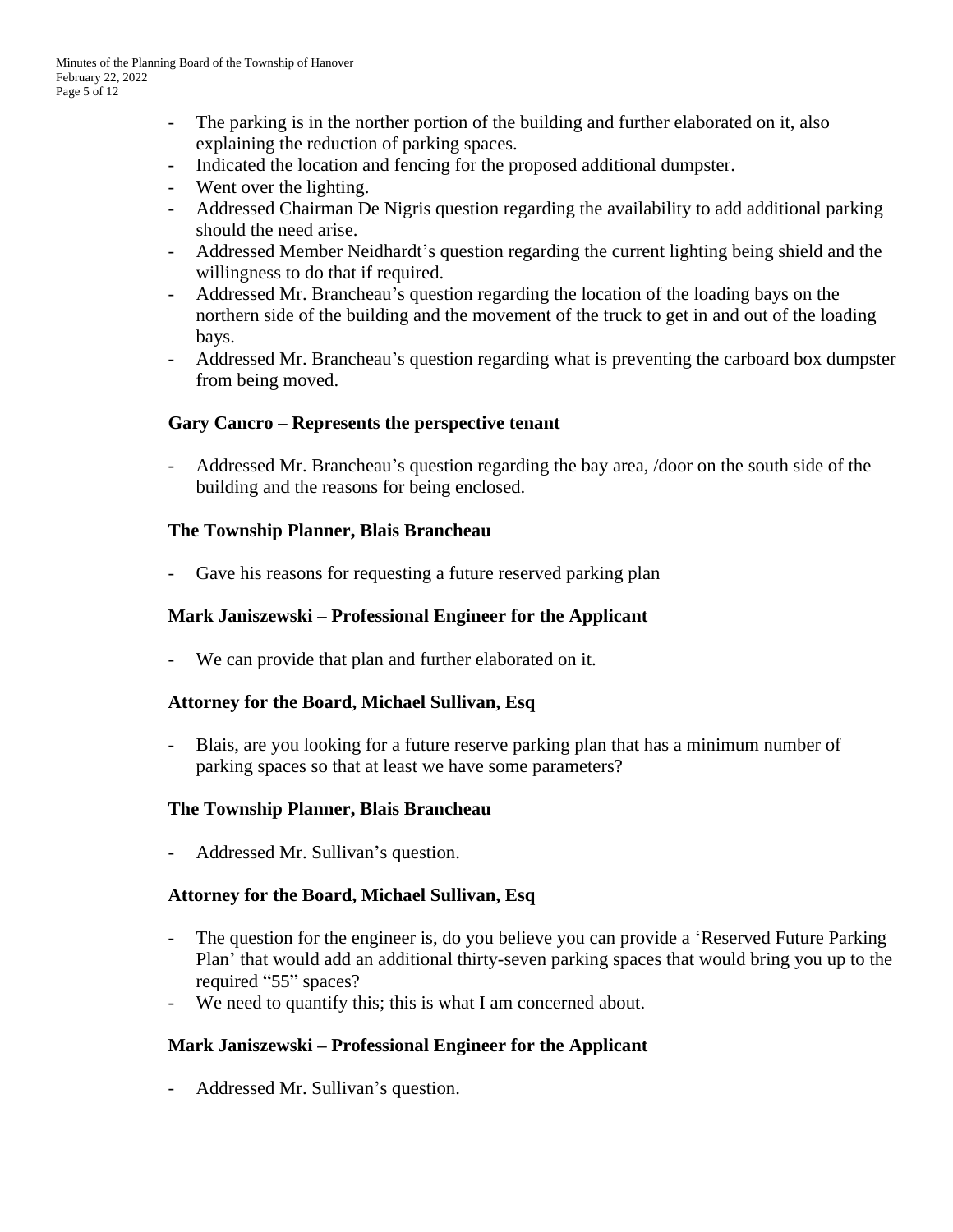### **The Township Planner, Blais Brancheau**

Addressed Mr. Neidhardt's question regarding the ADA parking and credits.

Open to the Public

### **Terri Baird**

- 180 Parsippany Road
- My question relates to the trucks that will be coming in and out of the site.
- How is a tractor trailer going to maneuver in there and do you get many tractor trailer deliveries?
- Can you show me how the tractor trailer would maneuver?

### **Gary Cancro – Represents perspective Tenant**

- Addressed Ms. Baird's questions.

Closed to the Public

#### **Mark Janiszewski – Professional Engineer for the Applicant**

- Addressed Mr. Brancheau's question regarding the circulation of tractor trailers for deliveries on site and if the loading docks are raised.

### **Thomas Allman – Director of Construction and Development**

- Further elaborated and clarified to address Mr. Brancheau's questions.

### **The Township Engineer, Gerardo Maceira, P.E.**

- As part of this application, I do not see any provisions for signage for this building, or the use and how that is going to be managed and whether is compliant with code.

### **Gary Cancro – Represents perspective Tenant**

- I have to meet with someone tomorrow, to propose something to bring to Exeter and then to the town.

### **Clint Allen, Esq. – Attorney for the Applicant**

- Addressed Mr. Monzo's question regarding photographs to be shown with the presentations.

Thomas Baglivo – Architect for the Applicant was sworn in by the Attorney for the Board Michael Sullivan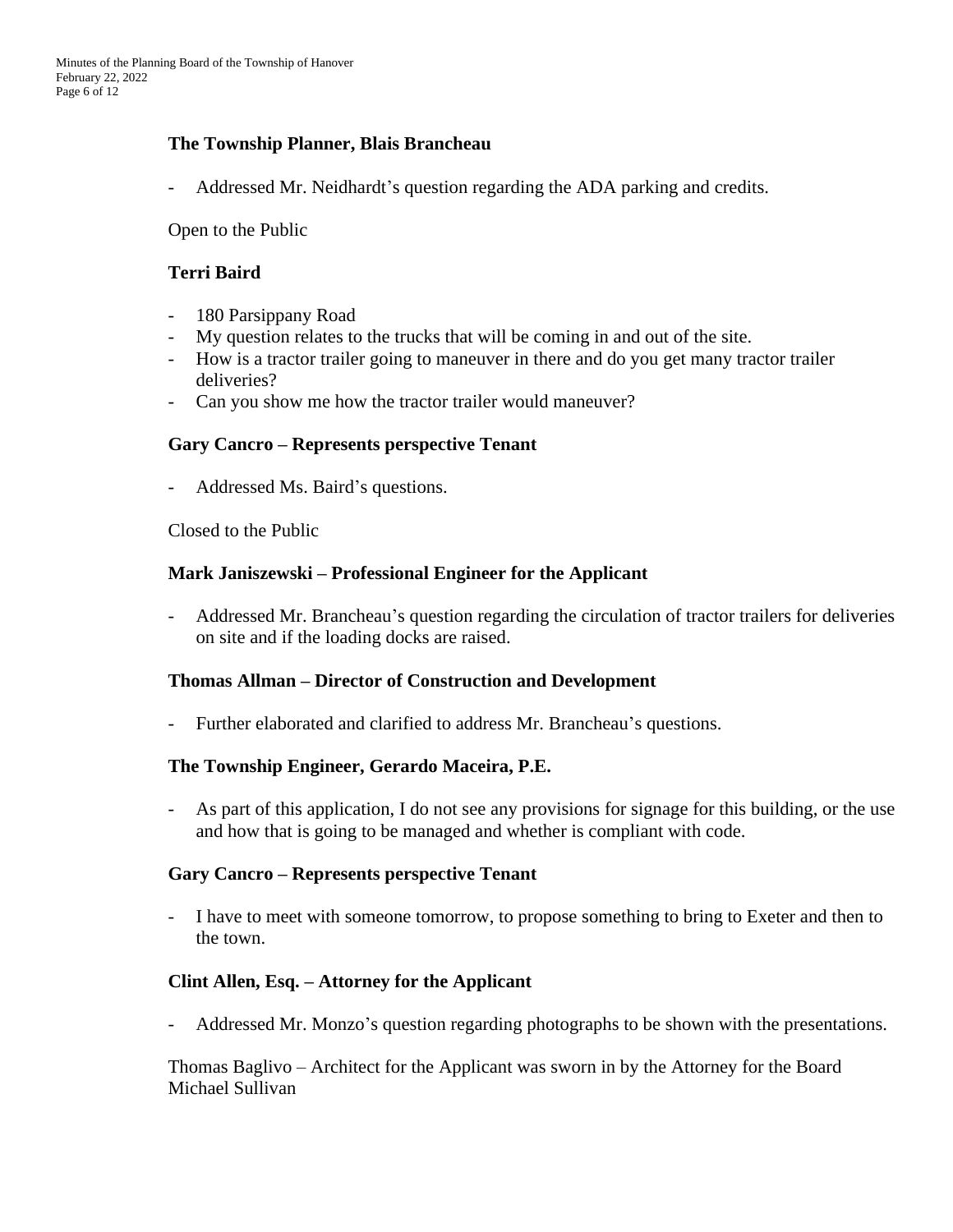# **Thomas Baglivo – Architect for the Applicant**

- 301 East Germantown Pike, East Norriton, Pennsylvania.
- All his licensing is in good standing.

### **Clint Allen, Esq. – Attorney for the Applicant**

- Exhibit A-2 is a property survey, and it was not put on the easel.
- That survey was included as part of our application.

### **Thomas Baglivo – Architect for the Applicant**

### **Exhibit A-4**

- Sheet EX-01, EX-02 & EX-03 are the architect Plans.
- EX-01, shows about 95 percent of the existing conditions, the women's' room is being added to the plan, there is a communication room being added room 115 and the portion of the ramp that is going to connect to the entrance.
- EX-02, it is the second floor that is existing, and we are adding a storage door.
- EX-03 it is an overall plan of the building.

Open to the Public

### **Terri Baird**

- 180 Parsippany Road, Whippany
- Which of the files in the cloud that the applicant you are talking about?
- Where is the showroom where the contractors will be coming in to see what you have?

### **Mark Janiszewski – Professional Engineer for the Applicant**

- Addressed Ms. Baird's question and shared his screen showing EX-01, EX-02 and EX-03 plans.

#### **Thomas Baglivo – Architect for the Applicant**

- Addressed Ms. Baird's question regarding the showroom and its location.

Closed to the Public

#### **Mark Janiszewski – Professional Engineer for the Applicant**

- We have applied for the NJDEP for the Wetlands letter of interpretation and further elaborated on it.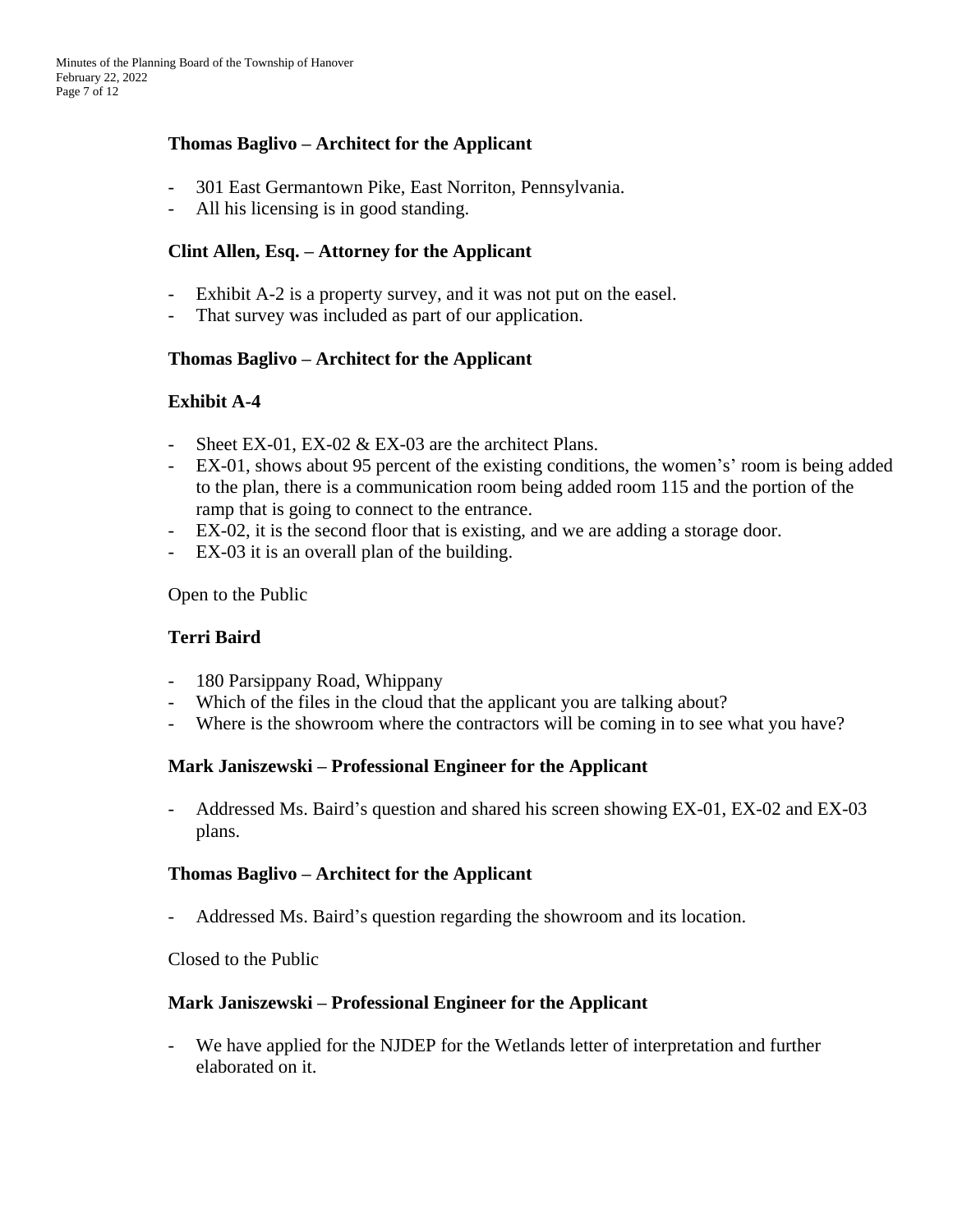Open to the Public for comments and or questions

Terri Baird was sworn in by the Attorney for the Board, Michael Sullivan, Esq.

# **Terri Baird**

- Is there any landscaping that is going to be done?

### **Mark Janiszewski – Professional Engineer for the Applicant**

- Addressed Ms. Baird's question.

Closed to the Public

### **Mark Janiszewski – Professional Engineer for the Applicant**

- Addressed Mr. Neidhardt's question regarding whether the storage will be on the existing gravel and if the gravel conforms with the code.

### **Clint Allen, Esq. – Attorney for the Applicant**

Summarized and gave his closing statement.

### **Attorney for the Board, Michael Sullivan, Esq.**

- Clarified with Mr. Brancheau the number of parking and conditions of approval for it.
- Clarified with Mr. Brancheau if he agreed that a variance for building setback would not be required.
- With respect to this application this is a Preliminary and Final Site Plan Approval as well for a variance for the number of parking spaces.
- If the Board thinks approval is warranted, it would be subject to the applicant must comply and satisfy with items "1" through "5" contained in Mr. Maceira's February 18, 2022, memo.
- The applicant would also be required to comply with and to satisfy paragraphs "B1" through "B.7" contained in Mr. Brancheau's February 17, 2022, memo.
- Again, with respect with the one item dealing with the future parking plan, we will set it up as a separate condition. The applicant is required to provide a minimum of eleven additional future parking spaces for a total of twenty-nine spaces, the applicant would also be required to maximize that number of future spaces and that would be subject to review and approval of Mr. Brancheau and Mr. Maceira.
- The applicant will be bound by all representations made on his behalf by his attorney and professionals during the course of the Public Hearing.
- The applicant is also required to be responsible for the payment of all escrow charges incurred with respect to review of this matter.
- Any new signs shall comply with applicable ordinances.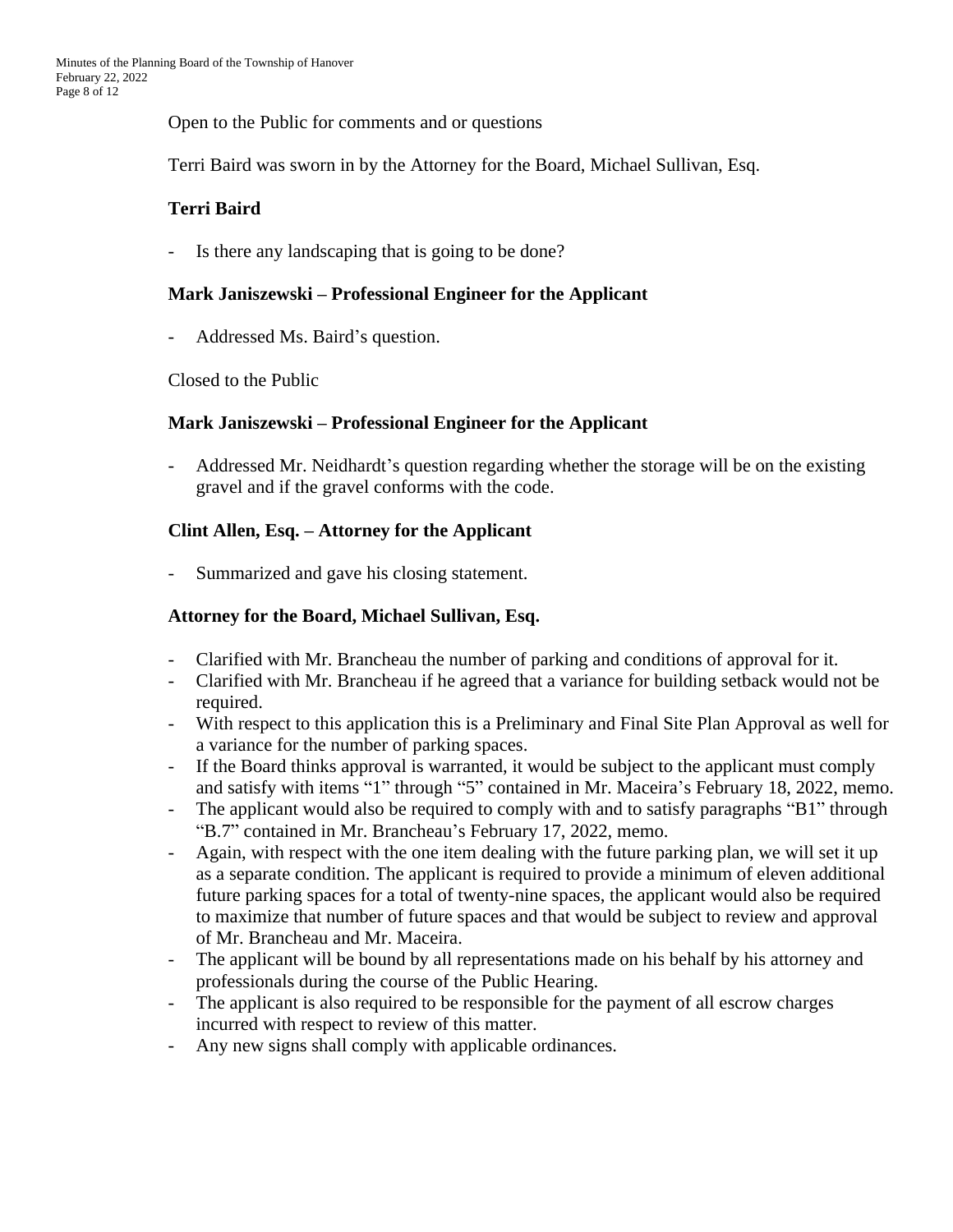A motion to approve this application with conditions was moved by Member Deehan and seconded by Member Neidhardt.

Members Deehan, Monzo, Glawe, Neidhardt, Thomas, Critchley, Gallagher, Mayor Ferramosca and Chairman De Nigris voted in favor of approving the application with conditions.

# **VI. OTHER BUSINESS**

### **Chairman De Nigris**

- Gave an update on live meetings.
- Congratulated Mayor Ferramosca on his birthday!

### **Member Monzo**

**-** Do we as a board provide to a prospective applicant anything of a guideline or with a package that they use to help them prepare their case?

# **Board Secretary, Kimberly A. Bongiorno, LUA**

- There is an application packet that is given out depending on the type of application, there is a check list that goes out with the application, we go through completeness review via zoom prior to the application getting to you.
- For homeowners, there is a more detailed instructions list because they do not do this on a regular basis like land use attorneys do.

# **Member Monzo**

- For the past couple three sessions I might have not been the nicest of persons because there are components of these presentations that are lacking.
- As an example, I asked a question this evening about photography and the answer was none provided, I asked that question at our friends at Eclipse and none was provided, it would have been nice at Performance Ford which is under construction and further elaborated on it.
- It makes me wonder; do we provide may be more appropriately called a list of expectations on behalf of the board members as to what we want to hear about.
- Phil has not in a while talked about EV stations on some of these things, and even tonight thank goodness Ms. Bird was in the audience to speak on behalf of the public and further elaborated on it.
- The applicant should know in advance that these are the hot buttons that we have as a community, and they should be prepared even if it is a two-minute explanation to address those hot buttons over and above the things Kimberly that perhaps they get as an applicant, the check list that they perhaps have to check the box for the fire department, the police department, etc.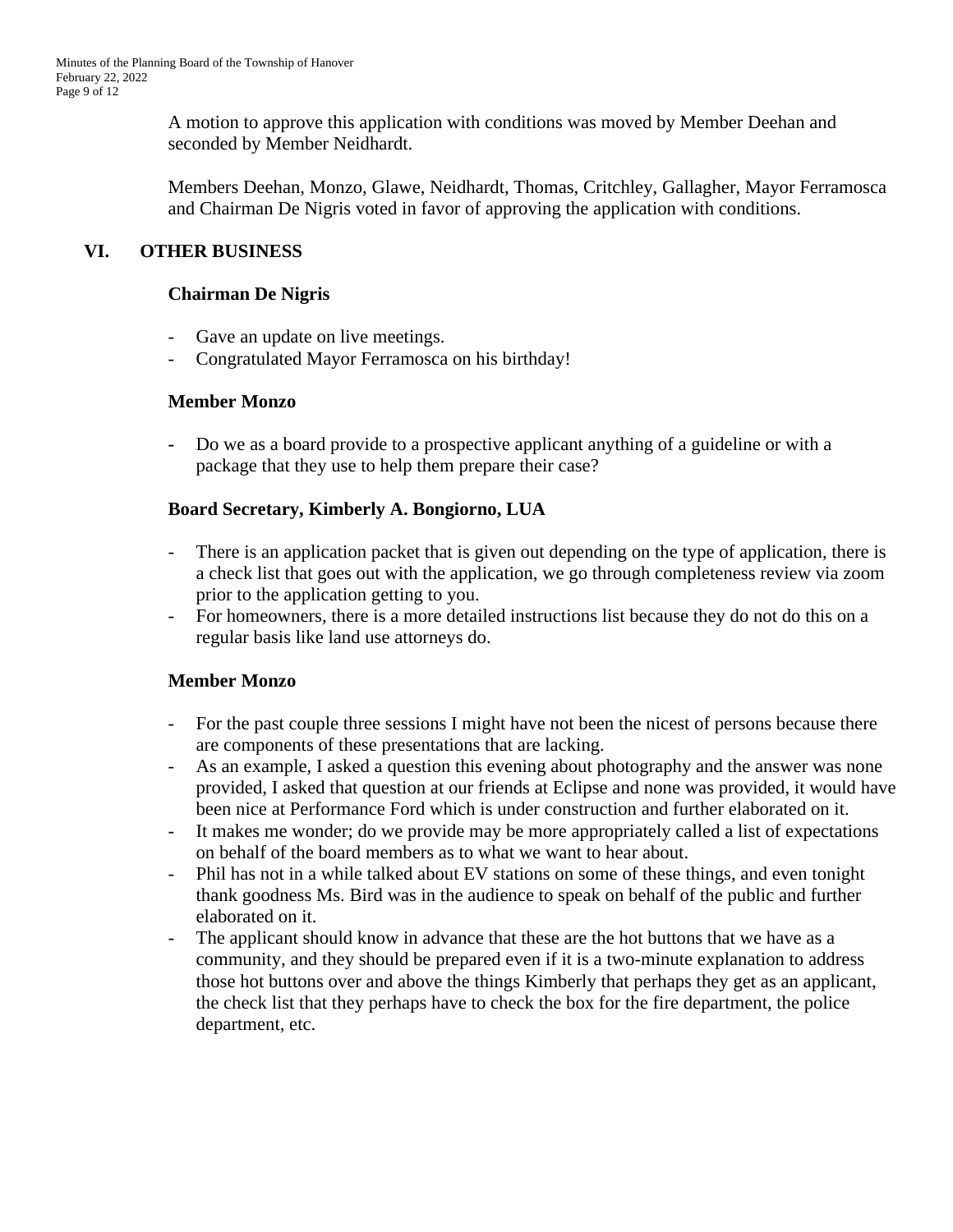### **Board Secretary, Kimberly A. Bongiorno, LUA**

- No, that is not what the check list is, and the check is what is required on the site plans, the applications, some of the outside agencies, different things like that.

### **Member Monzo**

- Would it be asking too much to ask for you to share that list with us, so we know that they are getting?

### **Board Secretary, Kimberly A. Bongiorno, LUA**

- Blais, was it this board or the Governing Body that had to approve the checklist?

### **Attorney for the Board, Michael Sullivan**

- The Governing Body ultimately had to approve the checklist.
- The checklist is important because that is how completeness is determined, so if all the items are provided and the application is deemed complete the timing in which the board must act commences so if it is a variance is one hundred and twenty days, certain site plans are fortyfive or nine five days and that has to be approved by the Governing Body.
- That is a formal way to do it.
- Some of these items that we are talking about site photographs, you can put those on a check list with that process would then have to go back to the Governing Body to get approved or you can do it informally as part of your first completeness review where you can mentioned to the applicant that the board typically likes to see some sort of site photographs so they can be familiar with the site.

### **Member Monzo**

- I like the second way because the more we try to formalize it, the more red tape it has to go through.

### **Member Glawe**

- There could be a suggestion list to make it simple and easy on the board, so we are not spending a lot of time and saves us time on questions.
- A picture is worth a thousand words.

### **Member Gallagher**

- Chuck, I really appreciate your recommendations; it think it would make it a lot easier. As far as the recommendations to send it to the Governing Body I would like to talk to John about that.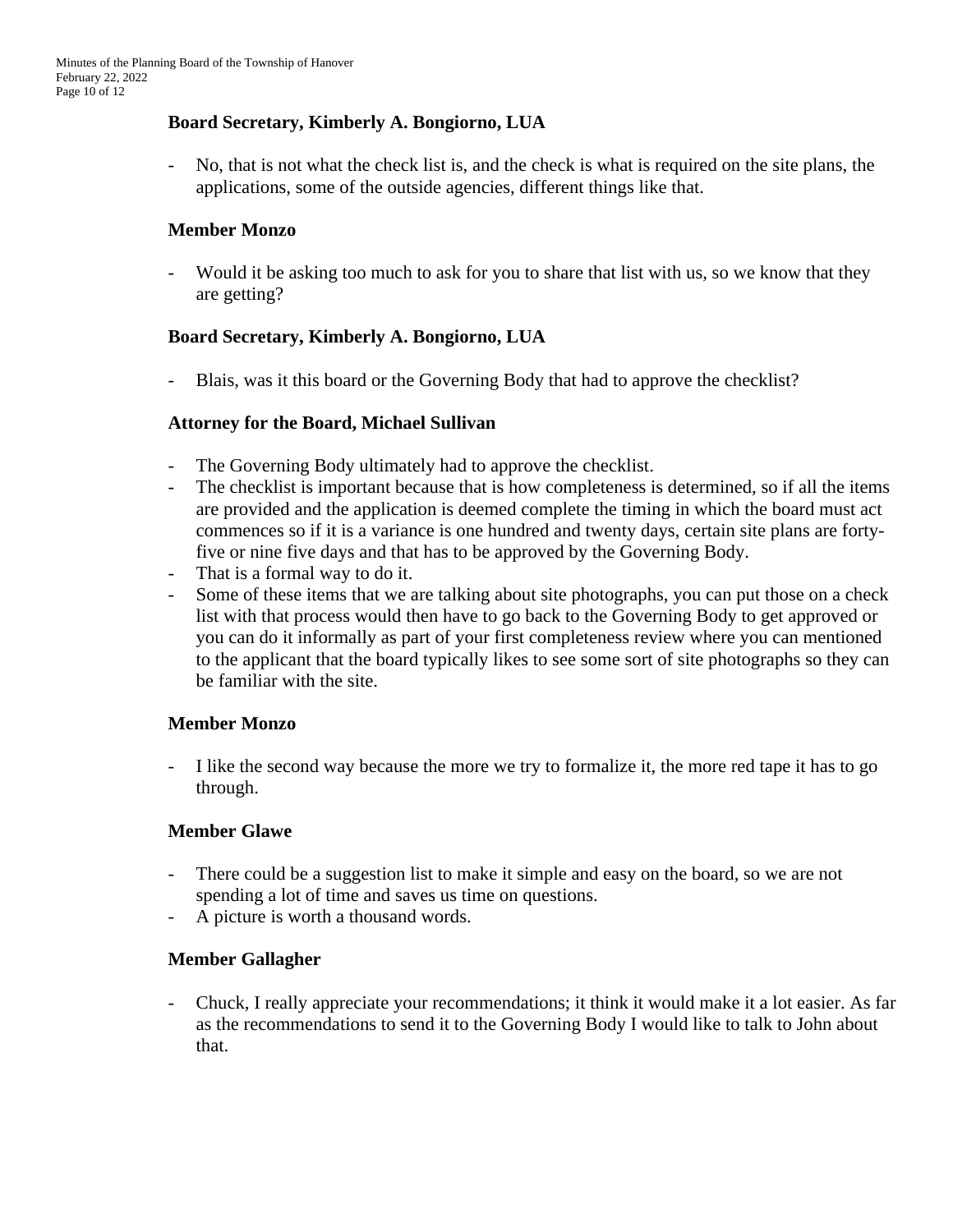# **Member Neidhardt**

- I would like to see what Blais thinks of this, because I tend to agree with the comment that if you try to formalize it then you have to try to cover every situation and then it is like they have to do it.
- I think when Blais, and Kim and Gerry are looking at these during a completeness review they kind of know what we would like to see and if we give them some direction on that, the informal way is the way to go.

### **Township Planner, Blais Brancheau**

- When Gerry and I meet with the applicants we have a one size fits all check list, we used to have about twenty-five check lists, and it was a nightmare.
- Further elaborated and explained what it means to have a "one size fits all" check list.
- We are trying to strike a balance between making the applicant spend a lot of money on and a lot of time preparing documents that are not really necessary for their case or not providing enough information.
- If the Board would like to routinely see something let Gerry, Kim and I know and we will emphasize that more during our completeness reviews, but at the same time we are not trying to be punitive with the applicants by making them do a lot of stuff that is not relevant for their case.
- In a new building or an addition, we always require elevations drawings that would shows us what you are looking for.
- In a new development or in a substantial development we would ask for landscaping plans and things like that and further elaborated on it.

### **Mayor Ferramosca**

- Blais, I believe the deputy Mayor as Director of Planning has put forward that he wants to discuss this with me, I will be discussing it with him, and we are going to ask you to provide us with for our next planning work session a recommendation on how best to address this, but this is not the time or the place.

### **Township Planner, Blais Brancheau**

- No, I just wanted to explain the process and we can talk about it more in the future.

### **Member Monzo**

- Thanked everyone for hearing him.

### **Pete De Nigris**

- Blais, is there any requirement that we as Board Members visit the site?

### **Attorney for the Board, Michael Sullivan**